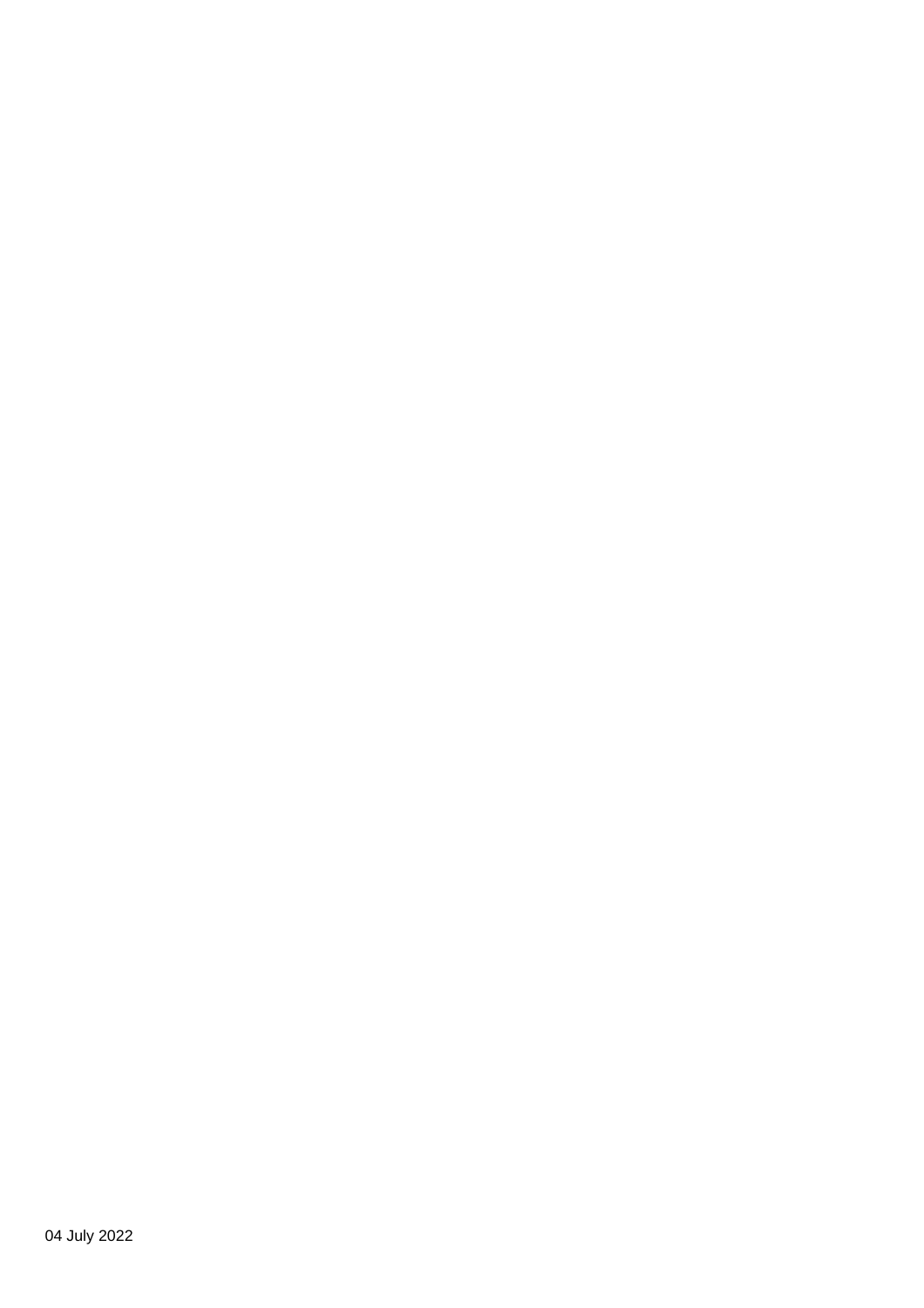### **PAPER • OPEN ACCESS**

# Recent results on heavy-ion direct reactions of interest for 0νββ decay at INFN - LNS

To cite this article: M. Cavallaro et al 2020 J. Phys.: Conf. Ser. **1610** 012004

View the [article online](https://doi.org/10.1088/1742-6596/1610/1/012004) for updates and enhancements.



This content was downloaded from IP address 151.44.54.163 on 03/03/2021 at 08:51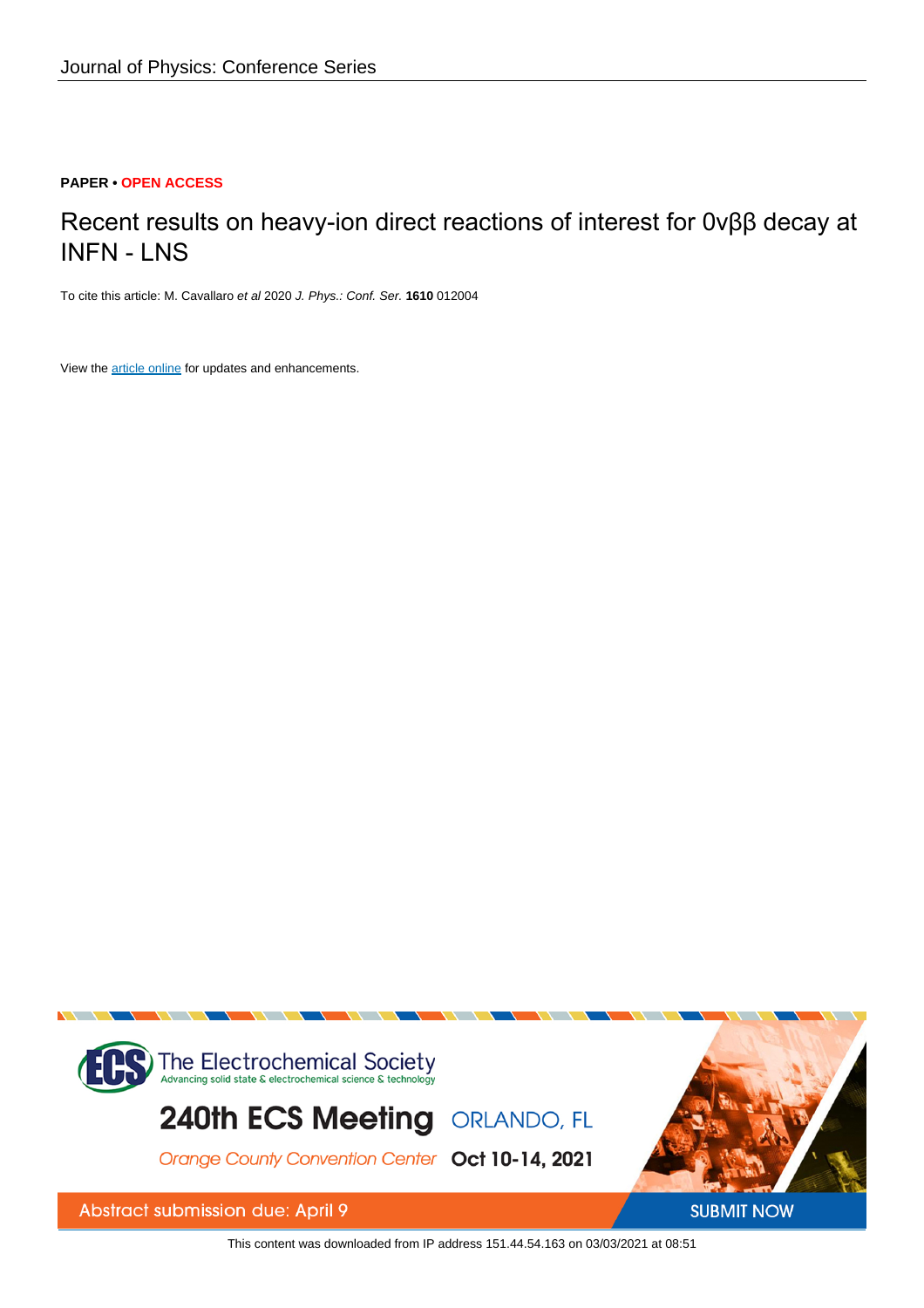Journal of Physics: Conference Series **1610** (2020) 012004

## **Recent results on heavy-ion direct reactions of interest for 0νββ decay at INFN - LNS**

**M. Cavallaro1\*, L. Acosta<sup>2</sup> , P.Adsley3,4 , C. Agodi<sup>1</sup> , C. Altana<sup>1</sup> , P. Amador-Valenzuela<sup>5</sup> , N. Auerbach<sup>6</sup> , J. Barea<sup>7</sup> , J. I. Bellone<sup>1</sup> , R. Bijker<sup>8</sup> , T. Borello-Lewin<sup>9</sup> , I. Boztosun<sup>10</sup> , V. Branchina<sup>11</sup>, S. Brasolin<sup>12</sup> , G. A. Brischetto1,13 , O. Brunasso<sup>12</sup> , S. Burrello<sup>1</sup> , L. Campajola14,15 , S. Calabrese1,2, L. Calabretta<sup>1</sup> , D. Calvo<sup>12</sup> , V. Capirossi12,16 , F. Cappuzzello1,13,17 , D. Carbone<sup>1</sup> , L. E. Charon Garcia<sup>2</sup> , E. R. Chávez Lomeli<sup>2</sup> , R. Chen<sup>18</sup> , I. Ciraldo1,13 , M. Colonna<sup>1</sup> , M. Cutuli1,13 , G. D'Agostino<sup>1</sup> , F. Delaunay12,19 , N. Deshmukh<sup>20</sup>, H. Djapo<sup>21</sup> , D. Gambacurta<sup>1</sup> , G. De Geronimo<sup>22</sup>, K. De Los Rìos<sup>2</sup> , C. Eke<sup>10</sup> , C. Ferraresi<sup>23</sup>, J. L. Ferreira<sup>24</sup> , J. Ferretti25,26 , P. Finocchiaro<sup>1</sup> , S. Firat<sup>10</sup>, M. Fisichella<sup>1</sup> , D.C. Flechas Garcia<sup>9</sup> , A. Foti<sup>11</sup> , E.Gandolfo14,15 , H. Garcia-Tecocoatzi25,27 A. Hacisalihoglu<sup>28</sup> , A. Huerta-Hernandez<sup>2</sup> , J. Kotila<sup>29</sup> , Y. Kucuk<sup>10</sup>, F. Iazzi12,16 , H. Jivan<sup>4</sup> , G. Lanzalone1,30, J. A.** Lay<sup>31</sup>, L. La Fauci<sup>1,13</sup>, F. La Via<sup>32</sup>, H. Lenske<sup>33</sup>, R. Linares<sup>24</sup>, J. Lubian<sup>24</sup>, J. Ma<sup>18</sup>, **D. Marin-Lámbarri<sup>2</sup> , J. Mas Ruiz<sup>2</sup> , N. H. Medina<sup>9</sup> , D. R. Mendes<sup>24</sup>, P. Mereu<sup>12</sup> , M.** Moralles<sup>34</sup>, L. Neri<sup>1</sup>, R. Neveling<sup>3</sup>, J. R. B. Oliveira<sup>9</sup>, A. Pakou<sup>35</sup>, L. Pandola<sup>1</sup>, **L. Pellegri3,4 , H. Petrascu<sup>36</sup> , N. Pietralla<sup>37</sup> , F. Pinna12,16, S. Reito<sup>11</sup>, P. C. Ries<sup>37</sup> , A. D. Russo<sup>1</sup> , G. Russo11,13, E. Santopinto<sup>25</sup> , R. B. B. Santos<sup>38</sup> , L. Serbina<sup>36</sup> , O. Sgouros<sup>1</sup> , M. A. G. da Silveira<sup>38</sup> , S. O. Solakci<sup>10</sup>, G. Souliotis<sup>39</sup> , V. Soukeras<sup>1</sup> , A. Spatafora1,13 , D. Torresi<sup>1</sup> , S. Tudisco<sup>1</sup> , H. Vargas Hernandez<sup>2</sup> , R. I. M. Vsevolodovna25,27, J. Wang18,40, V. Werner<sup>37</sup> , Y. Yang<sup>18</sup> , A. Yildirin<sup>10</sup>, V. A. B. Zagatto<sup>24</sup>**

for the NUMEN Collaboration

<sup>1</sup>Istituto Nazionale di Fisica Nucleare, Laboratori Nazionali del Sud, Catania, Italy 2 Instituto de Fısica, Universidad Nacional Autonoma de Mexico - Mexico City, Mexico

<sup>3</sup> iThemba Laboratory for Accelerator Based Sciences (iThemba LABS), South Africa School of Physics, University of the Witwatersrand, Johannesburg, South Africa Instituto Nacional de Investigaciones Nucleares - Ocoyoacac, Mexico <sup>6</sup>School of Physics and Astronomy, Tel Aviv University - Tel Aviv, Israel Universidad de Concepcion - Concepcion, Chile Instituto de Ciencias Nucleares, Universidad Nacional Autonoma de Mexico - Mexico City, Mexico Instituto de Fisica, Universidade de Sao Paulo - Sao Paulo, Brazil Department of Physics, Akdeniz University - Antalya, Turkey Istituto Nazionale di Fisica Nucleare, Sezione di Catania, Italy <sup>12</sup>Istituto Nazionale di Fisica Nucleare, Sezione di Torino, Italy Dipartimento di Fisica e Astronomia "Ettore Majorana", Università di Catania, Italy Dipartimento di Fisica, Università di Napoli Federico II, Italy

15Istituto Nazionale di Fisica Nucleare, Sezione di Napoli, Italy



Content from this work may be used under the terms of theCreative Commons Attribution 3.0 licence. Any further distribution of this work must maintain attribution to the author(s) and the title of the work, journal citation and DOI.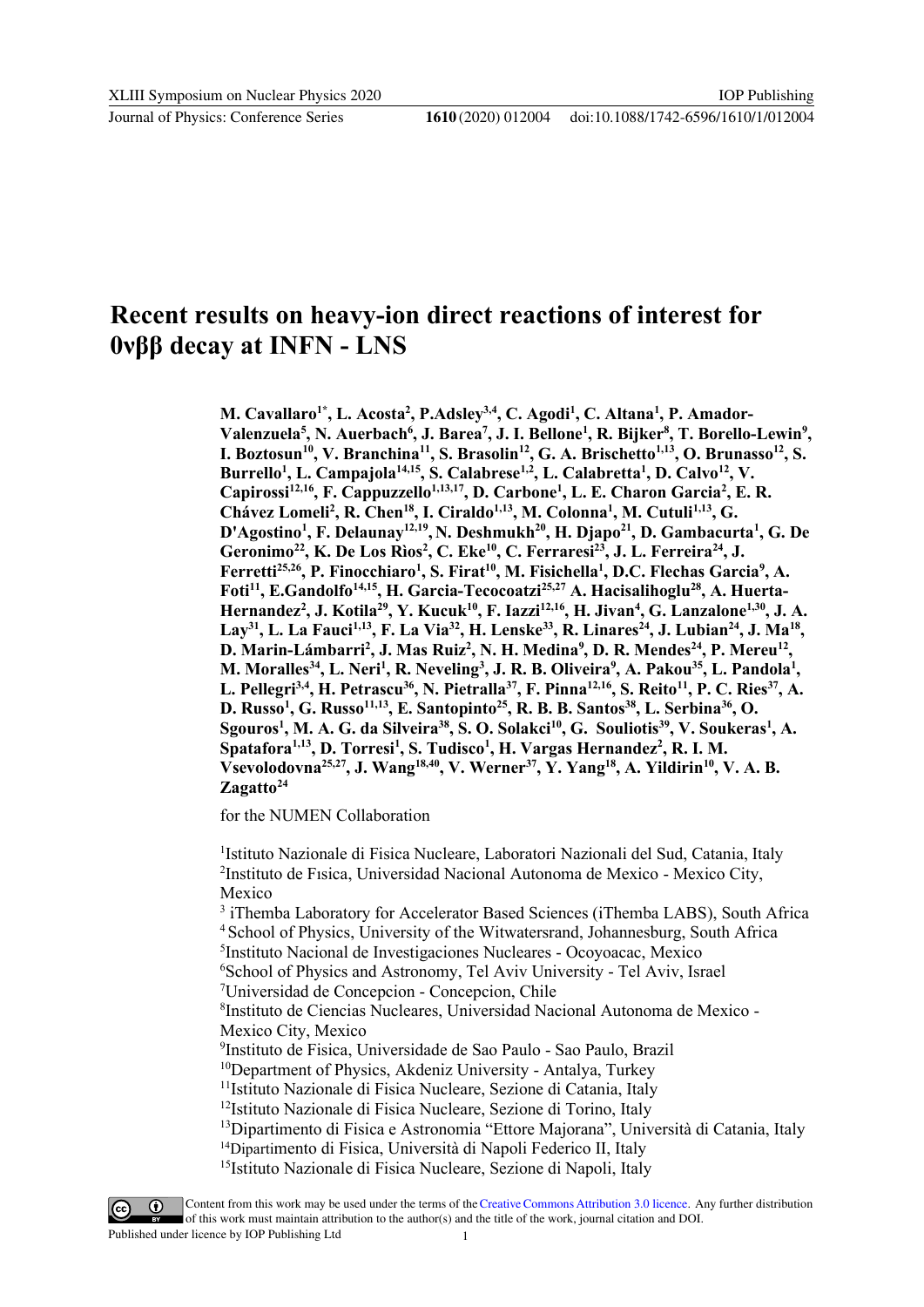DISAT, Politecnico di Torino, Italy <sup>17</sup>Centro Siciliano di Fisica Nucleare e Struttura della Materia, Italy <sup>18</sup>Institute of Modern Physics, Chinese Academy of Sciences - Lanzhou, China <sup>19</sup>LPC Caen, Normandie Universite, ENSICAEN, UNICAEN, CNRS/IN2P3 Caen, France Nuclear Physics Division, Saha Institute of Nuclear Physics - Kolkata, India Ankara University, Institute of Accelerator Technologies, Turkey Stony Brook University - Stony Brook, NY, USA DIMEAS, Politecnico di Torino - Torino, Italy Instituto de Fisica, Universidade Federal Fluminense - Niteroi, Brazil Istituto Nazionale di Fisica Nucleare, Sezione di Genova - Genova, Italy <sup>26</sup>Department of Physics, Yale University - New Haven, CT, USA Dipartimento di Fisica, Università di Genova - Genova, Italy Institute of Natural Sciences, Karadeniz Teknik University - Trabzon, Turkey University of Jyvaskyla - Jyvaskyla, Finland Università degli Studi di Enna "Kore" - Enna, Italy Departamento de FAMN, Universidad de Sevilla - Sevilla, Spain CNR-IMM, Sezione di Catania - Catania, Italy <sup>33</sup>Department of Physics, University of Giessen - Giessen, Germany Instituto de Pesquisas Energeticas e Nucleares IPEN/CNEN - Sao Paulo, Brazil <sup>35</sup>Department of Physics and HINP, University of Ioannina - Ioannina, Greece IFIN-HH - Magurele, Romania 37Institut fur Kernphysik, Technische Universitat Darmstadt - Darmstadt, Germany Centro Universitario FEI - Sao Bernardo do Campo, Brazil <sup>39</sup>Department of Chemistry, National and Kapodistrian University of Athens, Athens, Greece Huzhou University, Huzhou, Zhejiang Province, China

manuela.cavallaro@lns.infn.it

**Abstract**. Neutrinoless double beta decay of nuclei, if observed, would have important implications on fundamental physics. In particular it would give access to the effective neutrino mass. In order to extract such information from  $0\nu\beta\beta$  decay half-life measurements, the knowledge of the Nuclear Matrix Elements (NME) is of utmost importance. In this context the NUMEN and the NURE projects aim to extract information on the NME by measuring cross sections of Double Charge Exchange reactions in selected systems which are expected to spontaneously decay via 0νββ. In this work an overview of the experimental challenges that NUMEN is facing in order to perform the experiments with accelerated beams and the research and development activity for the planned upgrade of the INFN-LNS facilities is reported.

#### **1. Introduction**

Neutrinoless double beta decay (0νββ) of atomic nuclei is a predicted but still unobserved spontaneous decay which is attracting a deep interest in the physics community. The main reason is that its observation would establish the Majorana nature of neutrino and would shed light on the absolute neutrino mass and hierarchy. In addition, this phenomenon could provide precious information to interpret key problems of fundamental physics as the unification of the fundamental forces and the matter-antimatter balance in the Universe [1].

A critical aspect of 0νββ physics is associated to the determination of the Nuclear Matrix Elements (NME) entering in the expression of the decay half-life. These quantities must be known with good accuracy, despite the intrinsic many-body nature of the parent and daughter nuclei makes this task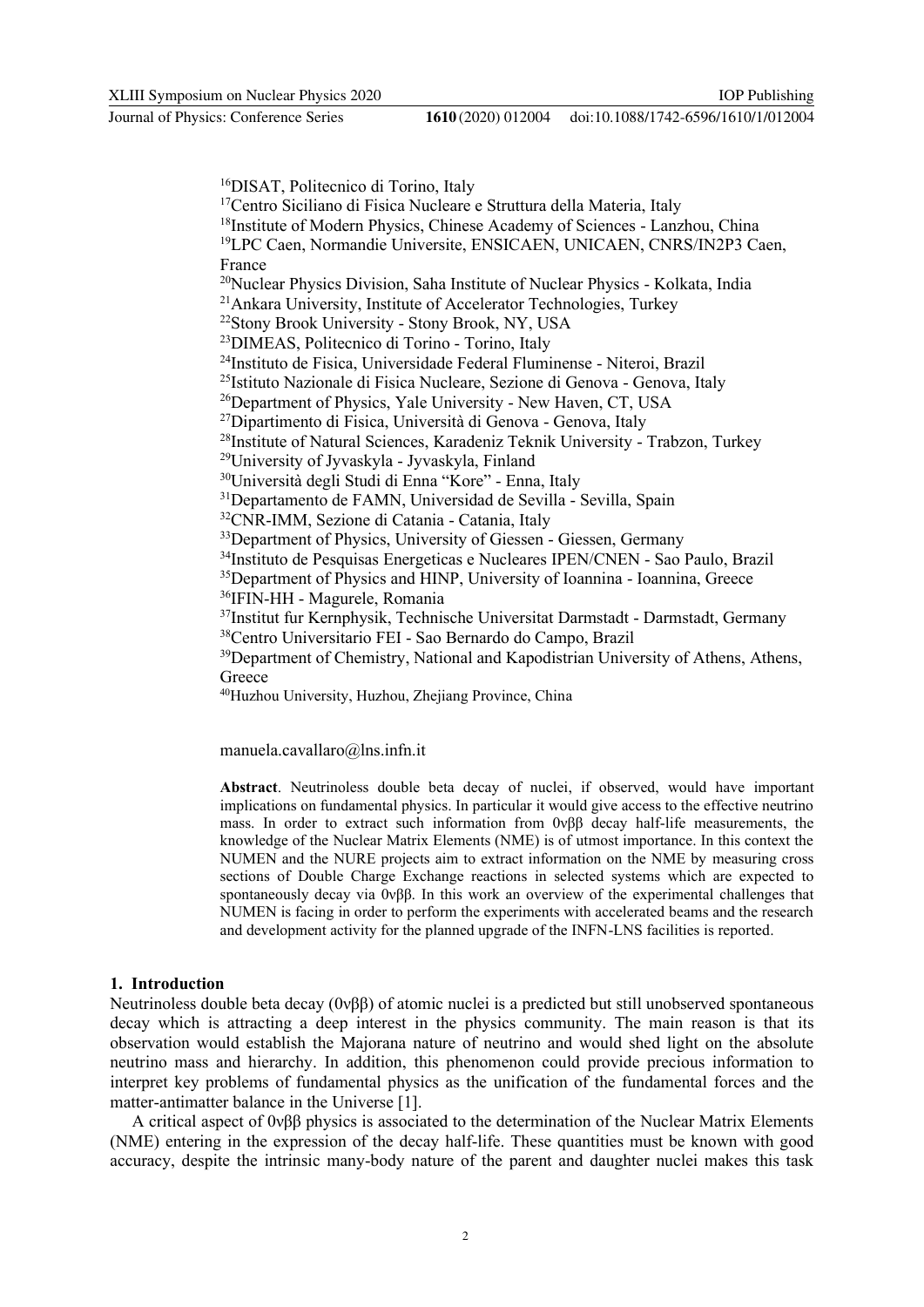XLIII Symposium on Nuclear Physics 2020

Journal of Physics: Conference Series **1610** (2020) 012004

particularly hard. There are no experimental methods to directly measure 0νββ NMEs and state of the art theoretical calculations lead to discrepancy factors larger than two. In addition, some assumption common to different nuclear structure approaches could cause overall systematic uncertainties. Thus experimentally driven inputs relevant to understand the 0νββ responses are useful to help evaluate the 0νββ NMEs and to constrain the existing calculations.

In this context, the NUMEN [2], [3] and NURE [4] projects at INFN-LNS Catania aim to study heavy-ion induced single (SCE) and double (DCE) charge exchange reactions in a systematic approach, with the intention to extract information on NMEs for single and double charge exchange processes and to identify the possible connections with 0νββ.

Despite 0νββ decays and DCE reactions are mediated by different interactions, they present several similarities. Among those, the key aspects are that initial and final nuclear states are the same and the transition operators in both cases present a superposition of short-range isospin, spin-isospin and ranktwo tensor components with a sizeable available momentum  $(\approx 100 \text{ MeV/c})$ .

#### **2. The NUMEN phases**

The NUMEN (NUclear Matrix Elements for Neutrinoless double beta decay) project is conceived in the view of a comprehensive study of many candidate systems for 0νββ decay. Moreover, this project promotes and is strictly connected with the upgrade of the INFN-LNS research infrastructure (POT-LNS) and with a specific R&D activity on detectors, materials and instrumentation. NUMEN is structured into four phases:

- Phase 1: *"The pilot experiment"* In 2013, the <sup>40</sup>Ca(<sup>18</sup>O,<sup>18</sup>Ne)<sup>40</sup>Ar DCE reaction was measured at INFN-LNS together with the competing processes:  ${}^{40}Ca({}^{18}O,{}^{18}F)^{40}K$  SCE,  ${}^{40}Ca({}^{18}O,{}^{20}Ne){}^{38}Ar$ two-proton transfer and  ${}^{40}Ca({}^{18}O,{}^{16}O) {}^{42}Ca$  two-neutron transfer [5]. This work showed for the first time high resolution and statistically significant experimental data on DCE reactions in an wide range of transferred momenta. The measured angular distribution is characterized by an oscillating shape, well described by an  $L = 0$  Bessel function, indicating that in the DCE reaction a simple mechanism should be dominant. This is confirmed by the observed suppression of the multi-nucleon transfer routes. DCE NMEs were extracted under the hypothesis of a two-step charge exchange process. Despite the approximations used in our model, which determine an uncertainty of  $\pm$ 50%, the obtained results are compatible with the values known from literature, indicating that the main physics content has been kept.
- Phase 2: *"From the pilot experiment toward the hot cases"* Based on the feasibility studies of Phase 1, during Phase 2 (presently on going) a few selected isotopes of interest for 0νββ are being studied by DCE reactions and competing quasi-elastic reactions, as reported in Section 3. The experimental activity with accelerated beams of Phase 2 is part of a project funded by European Research Council named NURE (NUclear REactions for neutrinoless double beta decay).

The results of experiments performed in Phase 1 and 2 indicate that suitable information from DCE reactions can be extracted. However the low yields of the measured data and the long beam time needed (typically one month) suggest that the DCE experiments should be performed with higher beam current, two orders of magnitude higher than the present. Therefore, the present limits of beam power for the cyclotron accelerator (∼100 W) and of acceptable rate for the MAGNEX focal plane detector (few kHz) [6] must be sensibly revised. This goal will be achieved by a substantial change in the technologies implemented in the beam extraction [7], in the detection of ejectiles and in target cooling systems [8], [9]. During Phase 2, such R&D activities is being performed, as introduced in Section 4. The development of the theory necessary to describe nuclear cross sections of DCE, SCE, transfer, elastic and inelastic channels is also pursued during Phase 2 [10], [11], [12] but is not the topic of this work.

• Phase 3: *The Facility Upgrade* - During Phase 3 the old MAGNEX set-up will be disassembled and the new one assembled. During this period, the data analysis of the NUMEN Phase 2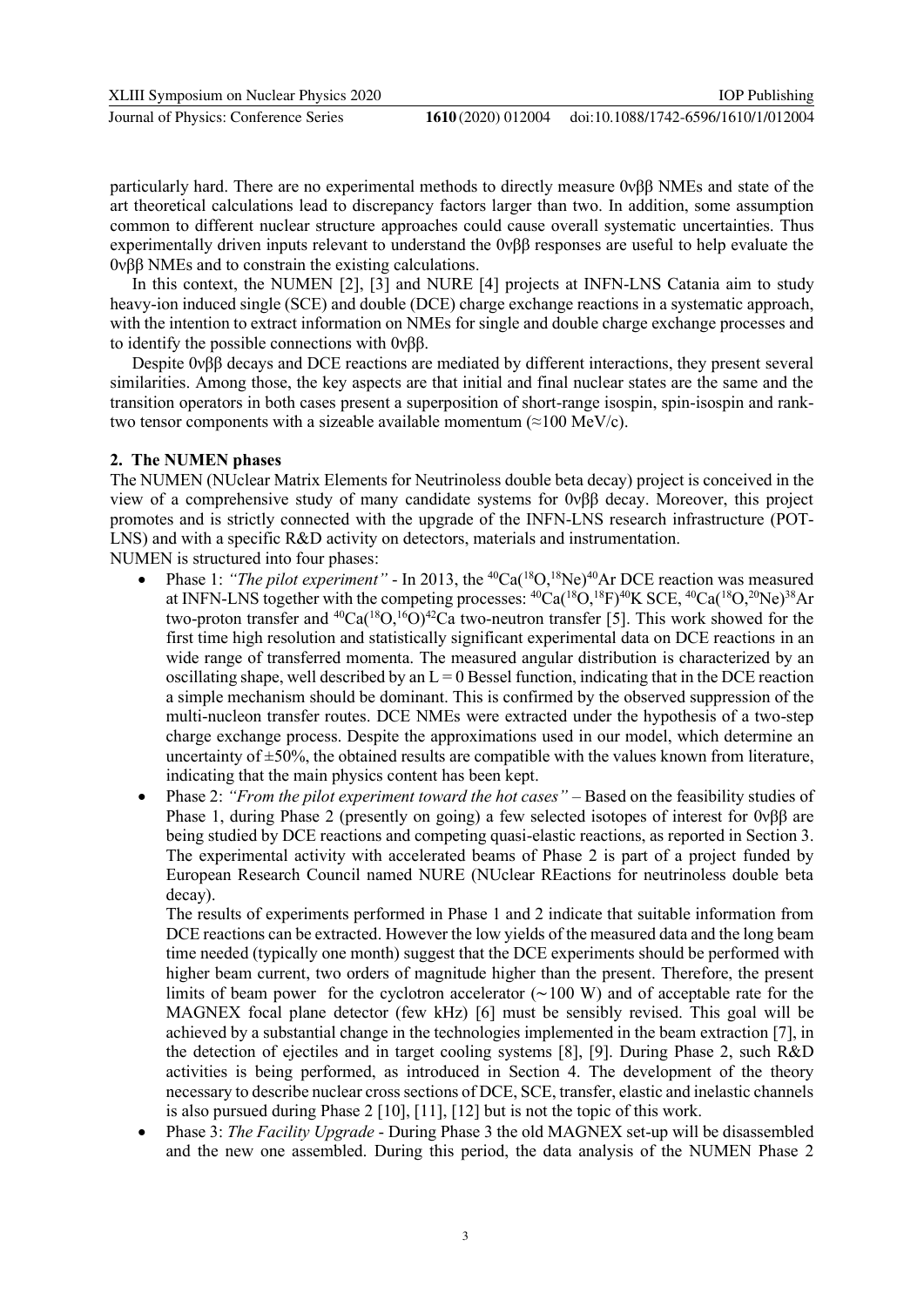experiments will continue. In addition, tests of the new detectors and selected experiments will be performed in other laboratories in order to provide possible missing information.

• Phase 4: *"The Experimental Campaign with Upgraded Facility" -* The Phase 4 will consist of an experimental campaign at high beam intensities (particle-μA) and integrated charge of hundreds of mC up to C, spanning all the  $0\nu\beta\beta$  decay candidate isotopes, such as: <sup>48</sup>Ca, <sup>76</sup>Ge, <sup>76</sup>Se, <sup>82</sup>Se, <sup>96</sup>Zr, <sup>100</sup>Mo, <sup>106</sup>Cd, <sup>110</sup>Pd, <sup>116</sup>Cd, <sup>110</sup>Sn, <sup>124</sup>Sn, <sup>128</sup>Te, <sup>130</sup>Te, <sup>136</sup>Xe, <sup>130</sup>Xe, <sup>148</sup>Nd, <sup>150</sup>Nd, <sup>154</sup>Sm, <sup>160</sup>Gd, <sup>198</sup>Pt. Hopefully, the use of improved theoretical analyses will give access to the NMEs, thus fulfilling the most ambitious goal of NUMEN.

### **3. The experimental activity with accelerated beams during Phase 2**

Important experimental challenges must be addressed to measure heavy ion induced DCE reactions.

Such challenges are related to the request to detect heavy ions with good isotopic separation and energy resolution in a wide angular range, including zero-degree, in order to distinguish transitions to individual states and explore a wide momentum transfer range.

In addition, the need to measure small DCE cross sections (few nb) requires a challengingly high experimental sensitivity, which strongly depend on the rejection capability against unwanted events generated by competing reaction processes [13]. For this reason, high resolution particle identification is a prerequisite for the experiment.

Experimentally, the main tools for this project are the high resolution Superconducting Cyclotron beams and the MAGNEX magnetic spectrometer [14], [15]. The latter is a large acceptance magnetic system able to provide high resolution in energy, mass and angle and an accurate control of the detection efficiency. The implementation of trajectory reconstruction technique is the key feature of MAGNEX, which guarantees the above mentioned performance and its relevance in the research for heavy-ion physics [16], [17], [18], [19], [20], [21], [22], [23], [24], [25], [26], also taking advantage of its coupling to the EDEN neutron detector array [27], [28].

The experimental activity with accelerated beams presently in progress consists of two main classes of experiments, corresponding to the exploration of the two directions of isospin lowering  $\tau^ \tau^-$  and rising  $\tau^+$   $\tau^+$ , characteristic of  $\beta^-\beta^-$  and  $\beta^+\beta^+$  decays, respectively [29].

In particular, the  $\beta^+\beta^+$  direction in the target is investigated using an <sup>18</sup>O<sup>8+</sup> beam and measuring the (<sup>18</sup>O,<sup>18</sup>Ne) DCE transitions, together with other reaction channels involving same beam and target. Similarly, the  $\beta^-\beta^-$  direction is explored via the (<sup>20</sup>Ne,<sup>20</sup>O) reaction, using a <sup>20</sup>Ne<sup>10+</sup> beam and detecting the reaction products of the DCE channel and of the other open channels characterized by same projectile and target.

Exploratory investigations of the two classes of experiments and for the competing quasi-elastic channels have been already performed, highlighting the strengths and the limiting aspects of the adopted technique and establishing the best working conditions [29], [30], [31], [32].

#### *3.1. Experiments with <sup>18</sup>O projectiles (β<sup>+</sup> β + direction)*

For the experiments of this class, the reaction channels of interest are listed below:

- Elastic and inelastic scattering  $(^{18}O,^{18}O)$
- DCE reaction  $(^{18}O,^{18}Ne)$
- Charge-exchange reaction  $(^{18}O, ^{18}F)$
- Two-proton pickup reaction  $(^{18}O,^{20}Ne)$
- One-proton pickup reaction  $(^{18}O,^{19}F)$
- Two-neutron stripping reaction  $(^{18}O,^{16}O)$
- One-neutron stripping reaction  $({}^{18}O, {}^{17}O)$

One of the main challenges of such experiments is the measurement at very forward angles, including zero-degree. This is performed by placing the spectrometer with its optical axis at  $+3^{\circ}$  with respect to the beam axis. Thanks to its large angular acceptance, a range  $0^{\circ} < \theta_{\text{lab}} < +9^{\circ}$  is thus covered. The MAGNEX quadrupole and dipole magnetic fields are set in order that the incident beam, after passing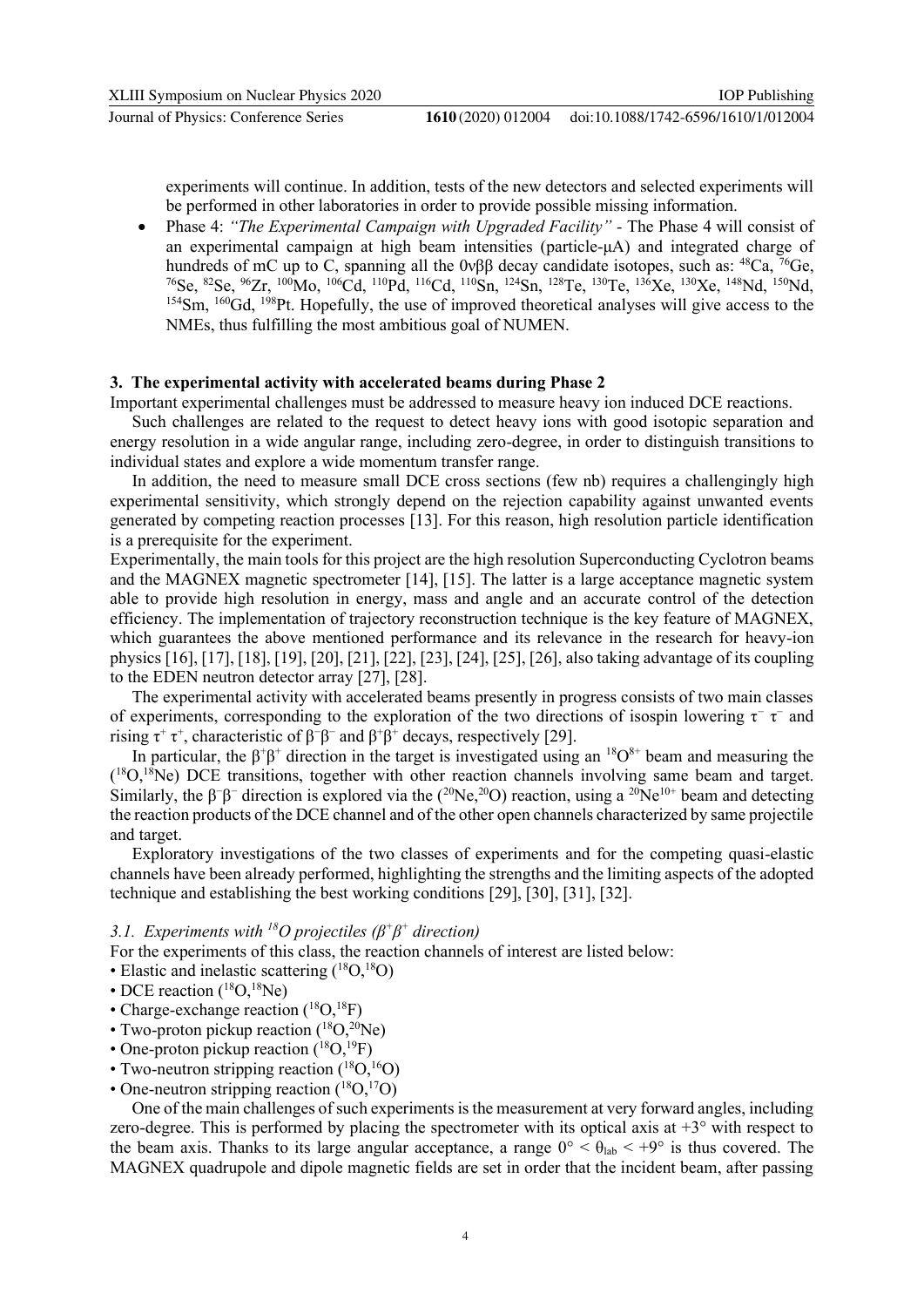through the magnets, reaches a region besides the FPD where it stops in a specifically designed Faraday Cup, which measures the incident charge in each run.

<sup>116</sup>Sn, <sup>76</sup>Se and <sup>48</sup>Ti are the targets already explored via  $(^{18}O,^{18}Ne)$  reaction at 15 and 22 AMeV in order to study the <sup>116</sup>Sn  $\rightarrow$  <sup>116</sup>Cd, <sup>76</sup>Se  $\rightarrow$  <sup>76</sup>Ge and <sup>48</sup>Ti  $\rightarrow$  <sup>48</sup>Ca transitions, respectively, and the competing channels. The reduction and analysis of the collected data is presently in progress.

#### *3.2. Experiments with <sup>20</sup>Ne projectiles (β<sup>−</sup> β − direction)*

In the class of experiments with  $^{20}Ne^{10+}$  beams, the reaction channels we are interested are the following: • Elastic and inelastic scattering  $(^{20}Ne, ^{20}Ne)$ 

- DCE reaction  $(^{20}\text{Ne},^{20}\text{O})$
- Charge Exchange reaction (<sup>20</sup>Ne,<sup>20</sup>F)
- Two-proton stripping reaction  $(^{20}\text{Ne},^{18}\text{O})$
- One-proton stripping reaction  $(^{20}\text{Ne},^{19}\text{F})$
- Two-neutron pickup reaction  $(^{20}Ne, ^{22}Ne)$
- One-neutron pickup reaction  $(^{20}Ne, ^{21}Ne)$

For these experiments, the spectrometer optical axis is typically placed at  $-3^\circ$ , thus the covered angular range is  $0^{\circ} < \theta_{\text{lab}} < +8^{\circ}$ . The quadrupole and dipole magnetic fields of MAGNEX are set in order that the <sup>20</sup>Ne10+ beam reaches the low-Bρ region besides the FPD where a specific Faraday cup is located.

A peculiarity of these experiments concerns the treatment of the different charge states of the beam emerging out of the target. The beam components characterized by charge states lower than  $10^+$ , mainly  $^{20}Ne^{9+}$  and  $^{20}Ne^{8+}$ , produced by the interaction of the beam with the electrons of the target material, have a magnetic rigidity which is similar to the ions of interest. Therefore, they enter in the FPD acceptance, causing a limitation in the rate tolerable by the detector. In order to stop these unwanted <sup>20</sup>Ne particles, two aluminium shields are mounted upstream the sensitive region of the focal plane detector. Moreover, a specific study of different materials to be used as post-stripper foil downstream of the target foil to conveniently minimize the amount of  $2^0Ne^{9+}$  and  $2^0Ne^{8+}$  has been recently performed [30].

The systems already explored using the  $(^{20}Ne,^{20}O)$  reaction at 15 AMeV are the <sup>116</sup>Cd target (to study the <sup>116</sup>Cd  $\rightarrow$  <sup>116</sup>Sn transition), the <sup>130</sup>Te (for the <sup>130</sup>Te  $\rightarrow$  <sup>130</sup>Xe) and the <sup>76</sup>Ge (for the <sup>76</sup>Ge  $\rightarrow$  <sup>76</sup>Se), together with the elastic, inelastic, SCE and transfer reactions involving same beams and targets. The data reduction and analysis are in progress.

#### **4. The R&D activity during Phase 2**

The main foreseen upgrades for the spectrometer whose R&D activities are being performed within Phase 2 are:

- The substitution of the present focal plane gas tracker, based on multiplication wire technology, with a tracker system based on micro patterned gas detector [33];
- The substitution of the wall of silicon pad stopping detectors with telescopes of SiC-CsI detectors [34], [35];
- The introduction of an array of scintillators for measuring the coincident  $\gamma$ -rays [36], [37];
- The enhancement of the maximum accepted magnetic rigidity, preserving the geometry and field uniformity of the magnetic field in order to keep the high-precision of the present trajectory reconstruction;
- The design and installation of a beam dump to stop the high-power beams, keeping the generated radioactivity under control [38].
- The development of the technology for suitable nuclear targets to be used in the experiments. Here the challenge is to produce and cool isotopically enriched thin films able to resist to the high power dissipated by the interaction of the intense beams with the target material [8], [9].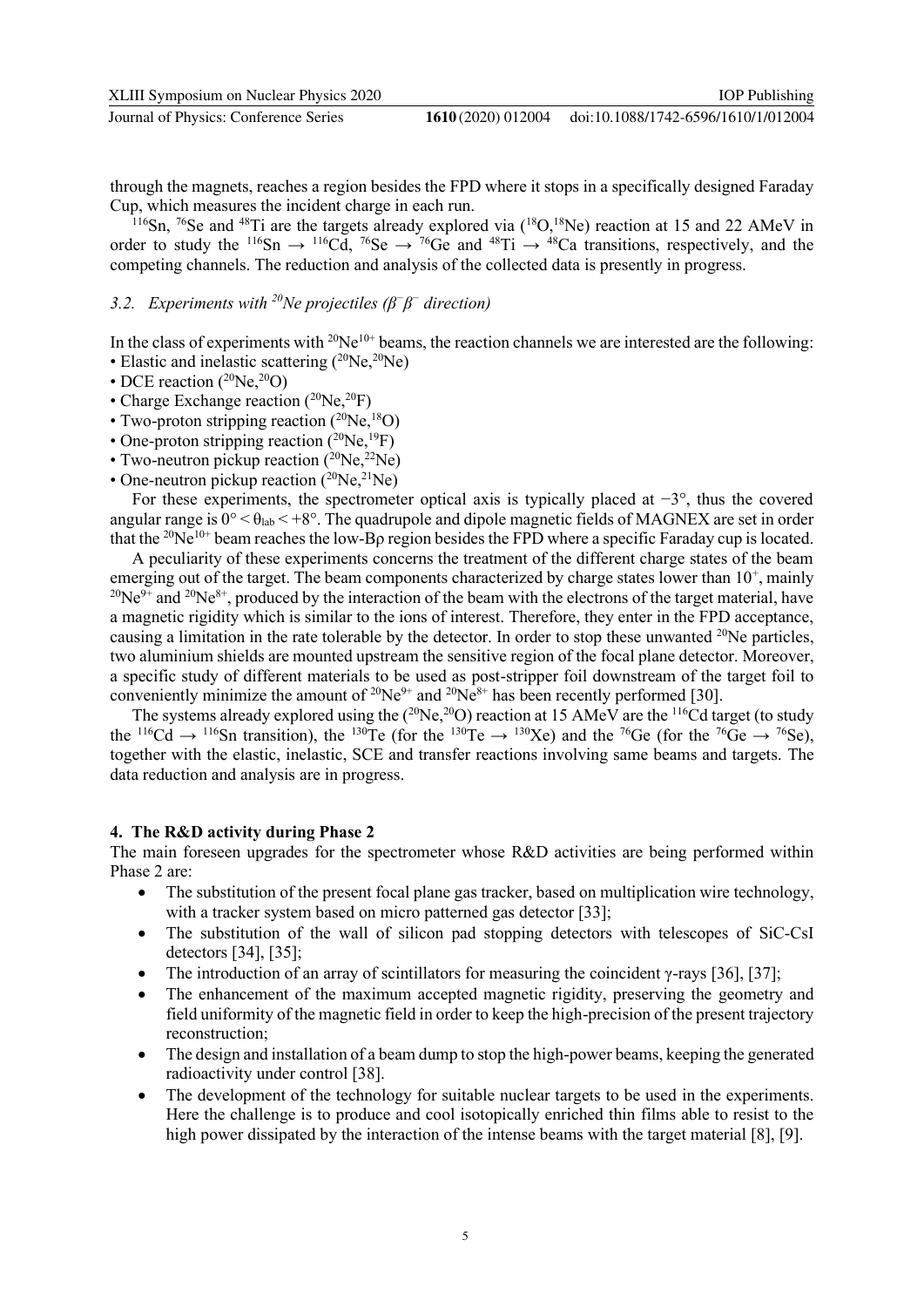Journal of Physics: Conference Series **1610** (2020) 012004

#### **5. Conclusions**

A systematic study of heavy-ion induced double charge exchange reactions and of the other reaction channels characterized by the same projectile and target is in progress at INFN-LNS. The main goal is to investigate the nuclear response to DCE reactions for all the isotopes candidate for 0νββ decay to give experimentally driven indication towards the determination of 0νββ NMEs.

In the present paper, the focus is on the techniques adopted to set up the MAGNEX spectrometer for the challenging measurements of such suppressed reaction channels. The strategy used to perform the zerodegree measurement, based on an accurate simulation of the ion trajectories along the spectrometer and on the use of two Faraday cups properly designed for each category of experiments is described. The R&D activities presently on going on the beam lines and MAGNEX spectrometer are also briefly described.

#### **Acknowledgments**

This project has received funding from the European Research Council (ERC) under the European Union's Horizon 2020 research and innovation programme (grant agreement No 714625).

#### **References**

- [1] H. Ejiri, J. Suhonen, K. Zuber, Physics Reports 797, 1 (2019).
- [2] F. Cappuzzello et al., J. Phys.: Conf. Ser. 630, 012018 (2015).
- [3] F. Cappuzzello et al., Eur. Phys. J. A 54, 72 (2018).
- [4] M. Cavallaro et al., Proceedings of Science, PoS(BORMIO2017) 015 (2017).
- [5] F. Cappuzzello et al., Eur. Phys. J. A 51,145 (2015).
- [6] M. Cavallaro et al., Eur. Phys. J. A 48 (2012) 59.
- [7] L. Calabretta et al., Modern Physics Letters A 32, 17 (2017).
- [8] F. Iazzi et al., WIT Transactions on Engineering Science 116, 206 (2017).
- [9] F. Pinna et al., J. Phys. Conf. Ser. 1056, 012046 (2018).
- [10] H. Lenske et al., Phys. Rev. C 98, 044620 (2018).
- [11] E. Santopinto et al., Phys. Rev. C 98 061601(R) (2018).
- [12] H. Lenske et al., Prog. Part. Nucl. Phys. 109 (2019) 103716.
- [13] S. Calabrese et al., Nucl. Instr. and Meth. A (submitted).
- [14] F. Cappuzzello et al. Eur. Phys. J. A 52, 167 (2016).
- [15] F. Cappuzzello et al., Nucl. Instr. and Meth. A 763 (2014) 314.
- [16] J.R.B. Oliveira et al., J. Phys. G. Nucl. Part. Phys. 40 (2013) 105101.
- [17] D. Carbone et al., Phys. Rev. C 90, 064621 (2014).
- [18] F. Cappuzzello et al., Nature Communications 6, 6743 (2015).
- [19] F. Cappuzzello et al., Eur. Phys. J. A 52 (2016) 169.
- [20] M.J. Ermamatov et al., Phys. Rev. C 94 (2016) 024610.
- [21] M.J. Ermamatov et al., Phys. Rev. C 96 (2017) 044603.
- [22] B. Paes et al., Phys. Rev. C 96 (2017) 044612.
- [23] E. N. Cardozo et al., Phys. Rev. C 97 (2018) 064611.
- [24] V.A.B. Zagatto et al., Phys. Rev C 97 (2018) 054608.
- [25] R. Linares et al., Phys. Rev. C 98 (2018) 054615.
- [26] M. Cavallaro et al., Eur. Phys. J. A 55 (2019) 244.